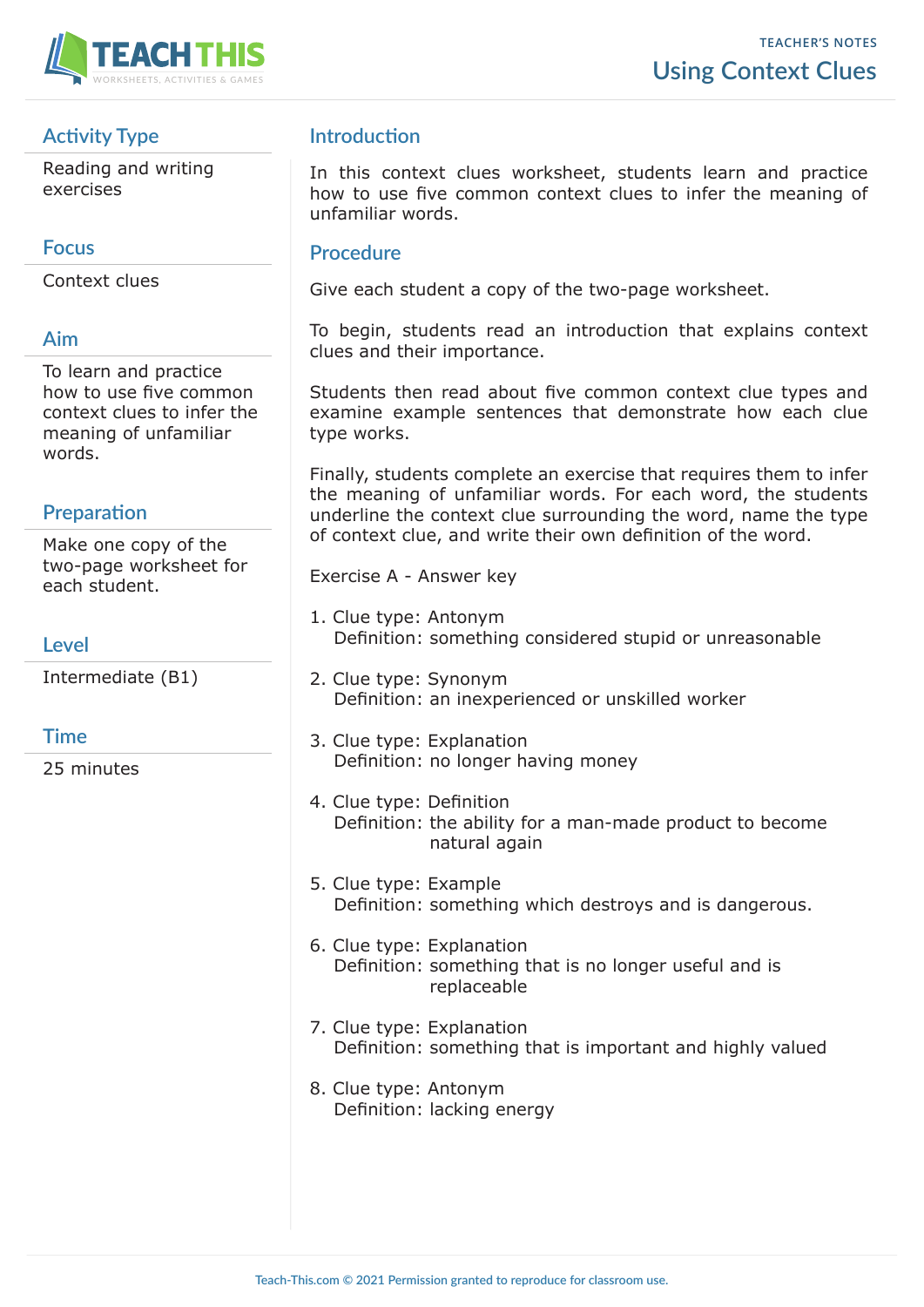

Using context clues to infer the meaning of unfamiliar words is a useful skill for language learners. Infer means to guess based on the information that is presented, and context means the situation in which the word is found. There are many situations where being able to guess the meaning of a word from context may help you, such as in an exam. Many language learning experts also consider context as the way most successful vocabulary acquisition occurs. To infer the meaning of unfamiliar words, there are five common types of context clues to look for:

**1. Synonym** - a word or phrase that means the same as another word or phrase.

Look for the word or phrase within the sentence, or within the previous or following sentence that could be a synonym for the unknown word.

The venom of the inland taipan, a snake found in Australia, is very **fatal**. In fact, it is so deadly that the poison from a single bite can kill 100 fully grown adults.

The word 'deadly' in the second sentence indicates the meaning of the unfamiliar word 'fatal'.

**2. Antonym** - a word or phrase that means the opposite of another word or phrase.

Look for the word or phrase within the sentence, or within the previous or following sentence that indicates an opposite meaning.

Rome is a city that is characterised by older style architecture rather than by more **contemporary** buildings.

The word 'older' in the first sentence indicates the meaning of the unfamiliar word 'contemporary'.

**3. Example** - a clue that uses examples to help unlock the meaning of an unfamiliar word.

The weather in Chicago can **fluctuate** significantly on a given day. For instance, it could be cloudy and cold in the morning, clear and sunny by midday, and rainy in the afternoon.

Here the phrase 'for instance' indicates an example which can often offer a clue to the meaning of a word. The example shows how the weather changes many times, so we can guess that 'fluctuate' means to keep changing.

**4. Explanation** - a clue that explains or describes a situation or experience to help you understand the meaning of an unknown word.

A healthy environment is **integral** to human survival as without it, we risk not having enough food and water to sustain us all.

These clues are a little more difficult, but if we look at the second part of the sentence, we can guess that 'integral', in this case, means important or necessary.

**5. Definition** - this type of clue is often found in text books. The definition is usually in the same sentence as the unfamiliar word and can often come immediately after it.

The English **lexis**, or total number of words in a language, is the largest of all languages and contains approximately 176,000 words.

Here the writer anticipates that the reader may be unfamiliar with the word so gives a clear definition, which in this case is all the words in a language.